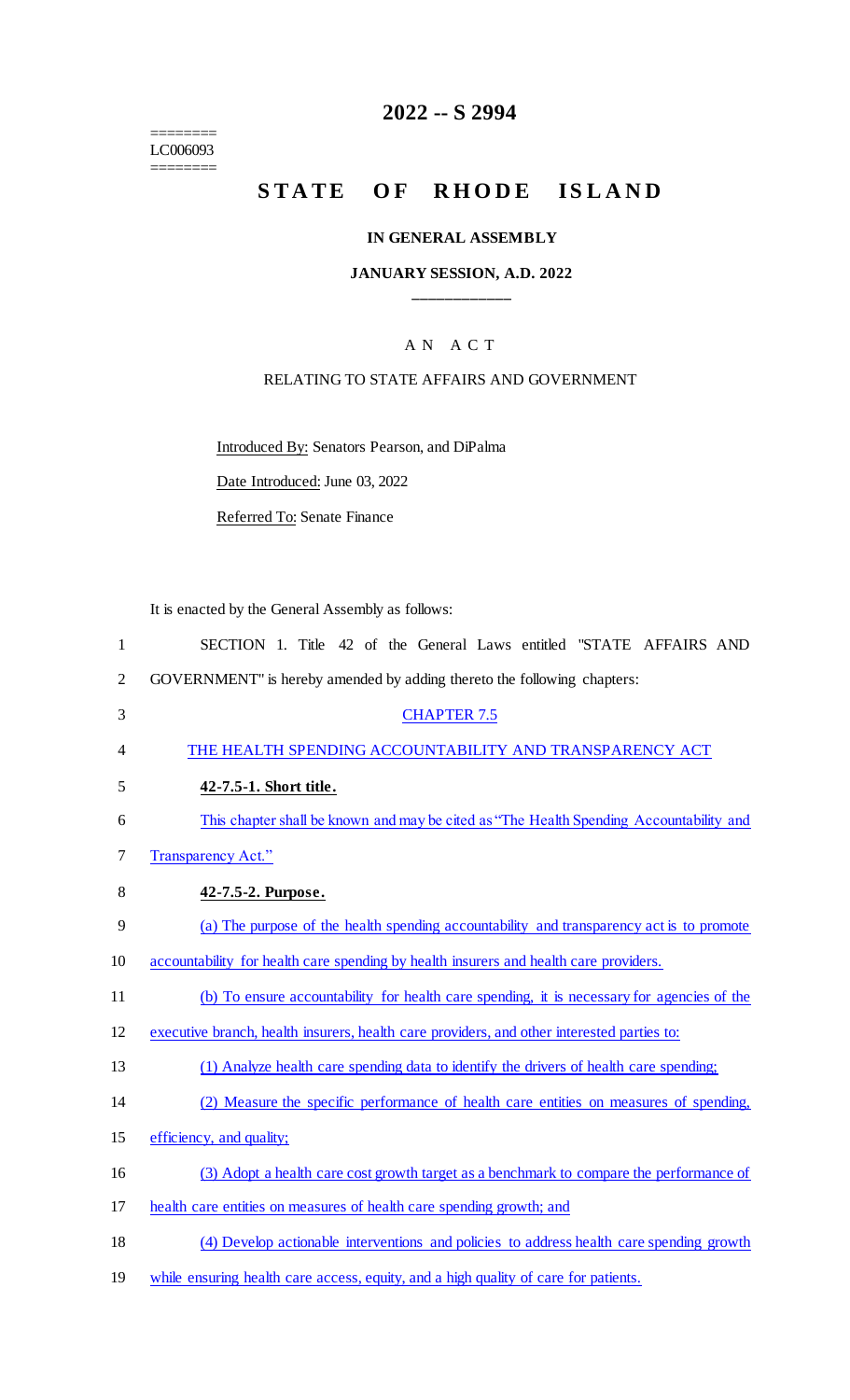| 1              | 42-7.5-3. Definitions.                                                                             |
|----------------|----------------------------------------------------------------------------------------------------|
| $\overline{2}$ | As used in this chapter the following words and phrases shall have the following meanings:         |
| 3              | (1) "Government entity" means agencies of the executive branch of Rhode Island                     |
| 4              | government, including, but not limited to, the executive office of health and human services, the  |
| 5              | department of behavioral healthcare, developmental disabilities and hospitals and the department   |
| 6              | of administration, and the federal Centers for Medicare and Medicaid Services.                     |
| 7              | (2) "Health care entity" means an insurer or a health care provider entity organized as an         |
| 8              | accountable care organization or accountable entity under the Rhode Island Medicaid program that   |
| 9              | assumes accountability for the total or near total cost of care for a defined population.          |
| 10             | (3) "Insurer" means all persons offering, administering, and/or insuring healthcare services,      |
| 11             | including, but not limited to:                                                                     |
| 12             | (i) Policies of accident and sickness insurance, as defined by chapter 18 of title 27:             |
| 13             | (ii) Nonprofit hospital or medical-service plans, as defined by chapters 19 and 20 of title        |
| 14             | 27;                                                                                                |
| 15             | (iii) Any person whose primary function is to provide diagnostic, therapeutic, or preventive       |
| 16             | services to a defined population on the basis of a periodic premium;                               |
| 17             | (iv) All domestic, foreign, or alien insurance companies, mutual associations, and                 |
| 18             | organizations;                                                                                     |
| 19             | (v) Health maintenance organizations, as defined by chapter 41 of title 27;                        |
| 20             | (vi) All persons providing health benefits coverage on a self-insurance basis;                     |
| 21             | (vii) All third-party administrators described in chapter 20.7 of title 27;                        |
| 22             | (viii) All persons providing health benefit coverage under Title XIX of the Social Security        |
| 23             | Act (Medicaid) as a Medicaid managed care organization offering managed Medicaid; and              |
| 24             | (ix) All persons providing health benefit coverage through Medicare Advantage.                     |
| 25             | (x) "Insurer" shall not include any nonprofit dental service corporation as defined in $\S$ 27-    |
| 26             | $20.1 - 2.$                                                                                        |
| 27             | (4) "Person" means any individual, corporation, company, association, partnership, limited         |
| 28             | company, firm, state governmental corporations, districts, and agencies, joint stock<br>liability  |
| 29             | associations, trusts, and the legal successor thereof.                                             |
| 30             | 42-7.5-4. Health spending accountability and transparency program.                                 |
| 31             | (a) The health spending accountability and transparency program ("program") is hereby              |
| 32             | created to utilize health care expenditure data collected from insurers and government entities to |
| 33             | facilitate transparency into the causes of health care spending growth, the distributive burden of |
| 34             | health care spending on consumers, businesses, and taxpayers, and to ensure accountability for     |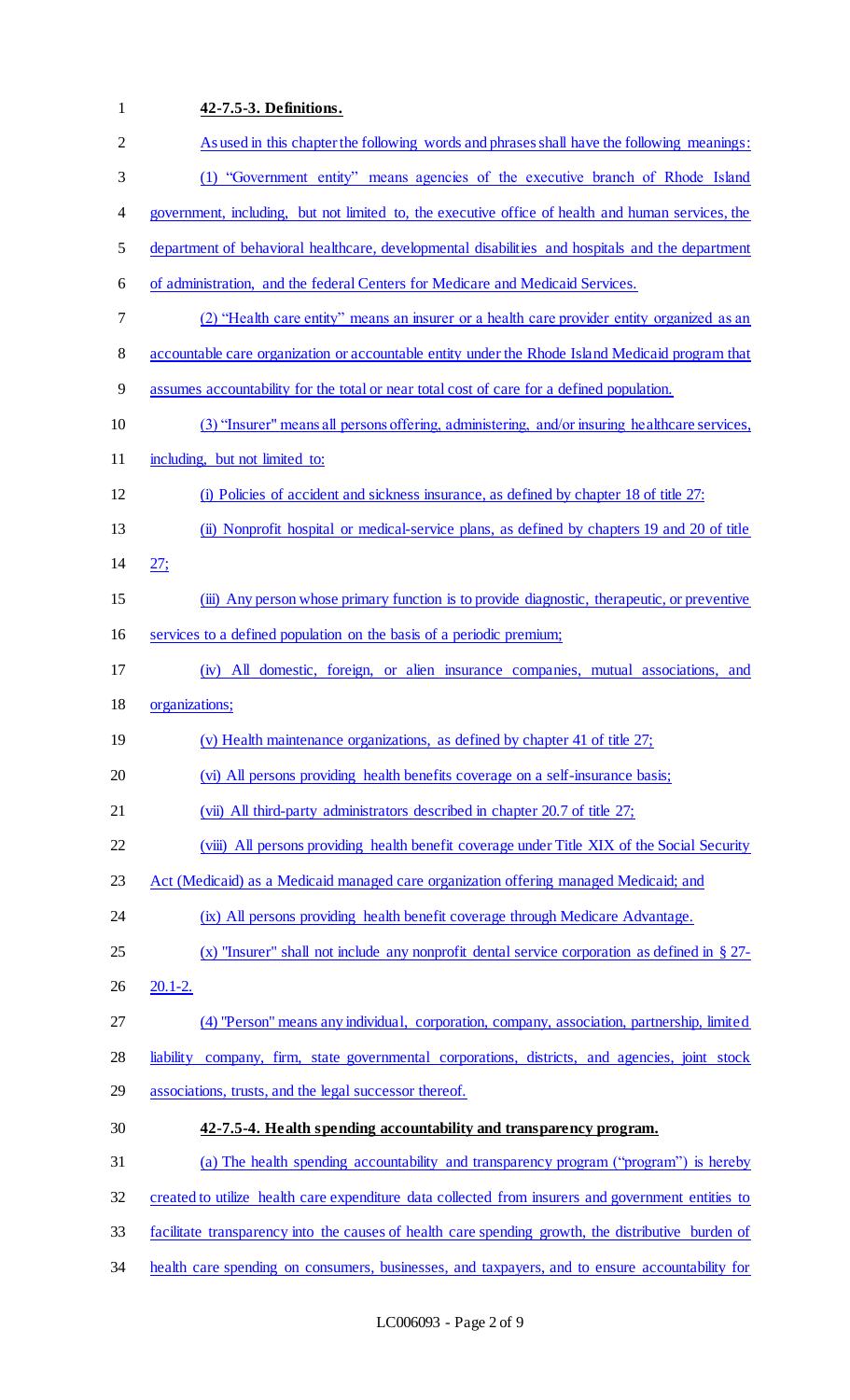- health care spending growth and quality performance by health care entities.
- (b) The program shall be administered by the health insurance commissioner who is hereby directed to: 4 (1) Set and maintain an annual health care cost growth target that shall be used as a benchmark to assess the performance of health care entities on measures of health care spending growth; (2) Convene a steering committee comprised of health care providers, health insurers, 8 consumer advocates, businesses, and other parties with relevant expertise to meet at least quarterly and advise the health insurance commissioner on direction of the program; (3) Use data to identify the factors that are causing increased health spending in the state, to create actionable analysis to drive changes in policy and practice, and to develop and recommend cost reduction strategies for health care entities; and (4) Require health care entities whose annual health care spending growth exceeds the health care cost growth target to file a written explanation of the reasons for exceeding the target with the health insurance commissioner following a form and manner determined by the health insurance commissioner. The health insurance commissioner shall review and provide a written assessment of the explanation provided by the health care entity which shall be posted on the health insurance commissioner's website and submitted with the annual report to the general assembly as described under § 42-7.5-5. **42-7.5-5. Annual reports and public meetings.**  21 (a) The health insurance commissioner shall prepare an annual report and convene a public meeting concerning health care spending and health care spending growth. The report shall be 23 submitted to the general assembly annually on or before May 1 of each year, commencing on May 24 1, 2023. (b) The report shall include, but may not be limited to, the following analyses: 26 (1) An analysis of the absolute value and rate of growth of total health care spending for the state as a whole; (2) An analysis of the absolute value and rate of growth of health care spending by market, 29 including the commercial market, which shall be inclusive of health care expenditures made by third-party insurers acting on behalf of self-insured employer groups in addition to fully insured plans, the Medicaid managed care market, and the Medicare managed care market; (3) An analysis of health care spending growth by health care entity compared to the health care cost growth target. Health care entities shall be specifically identified in the report;
- (4) An analysis of health care quality performance by health care entities based on a suite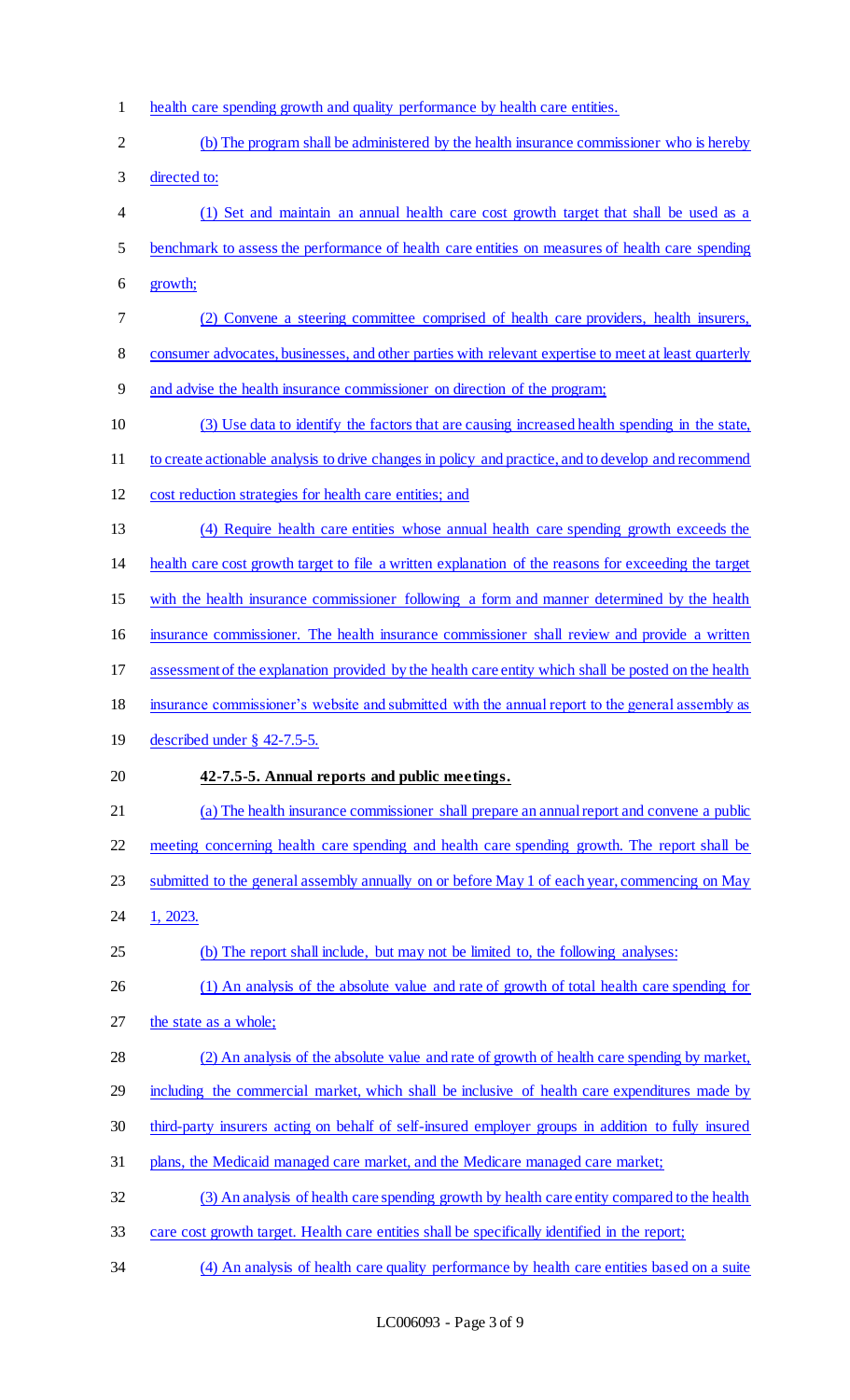| $\mathbf{1}$   | of health care quality measures selected by the health insurance commissioner; and                 |
|----------------|----------------------------------------------------------------------------------------------------|
| $\overline{2}$ | (5) An analysis of the drivers of health care spending growth by service category, as well         |
| 3              | as the relative contribution of utilization and price on the rate of growth.                       |
| 4              | 42-7.5-6. Regulations.                                                                             |
| 5              | The health insurance commissioner shall promulgate all necessary and proper rules and              |
| 6              | regulations to implement this chapter.                                                             |
| 7              | SECTION 2. Title 42 of the General Laws entitled "STATE AFFAIRS AND                                |
| 8              | GOVERNMENT" is hereby amended by adding thereto the following chapter:                             |
| 9              | <b>CHAPTER 14.7</b>                                                                                |
| 10             | THE RHODE ISLAND ALL-PAYER HEALTH CARE PAYMENT REFORM ACT                                          |
| 11             | 42-14.7-1. Short title.                                                                            |
| 12             | This chapter shall be known and may be cited as "The Rhode Island All-Payer Health Care"           |
| 13             | Payment Reform Act."                                                                               |
| 14             | 42-14.7-2. Legislative findings, intent, and purpose.                                              |
| 15             | The general assembly hereby finds and declares as follows:                                         |
| 16             | (1) Health care providers are stewards of critical health care resources and deliver services      |
| 17             | that are necessary to support the health and wellbeing of Rhode Islanders and the communities in   |
| 18             | which they live.                                                                                   |
| 19             | (2) The structure and terms of health care payment significantly influences the allocation         |
| 20             | of resources within the health care system by creating a system of incentives that influence the   |
| 21             | behavior of health care providers and health care purchasers.                                      |
| 22             | (3) The prevailing system of fee-for-service payment creates a financial incentive for             |
| 23             | increasing the volume of health care services and acts as a barrier to meaningful systemic         |
| 24             | transformations in health care delivery that would promote more affordable and predictable cost    |
| 25             | growth, improved financial stability for health care providers, and technical innovation in care   |
| 26             | delivery to support population health and quality excellence.                                      |
| 27             | (4) The coronavirus disease 2019 public health emergency heightened the faults of the              |
| 28             | prevailing system of fee-for-service payment. The sharp reduction in service volume caused by the  |
| 29             | suspension of elective procedures, combined with increasing marginal costs borne by health care    |
| 30             | providers to institute infection control measures, necessitated the appropriation and disbursement |
| 31             | of hundreds of millions of dollars by the State of Rhode Island and the federal government in the  |
| 32             | form of economic stabilization and revenue replacement funds for health care providers. The        |
| 33             | aggregate value of these economic stabilization and revenue replacement funds was largely          |
| 34             | distributed to hospitals and hospital systems, which account for the highest share of total health |
|                |                                                                                                    |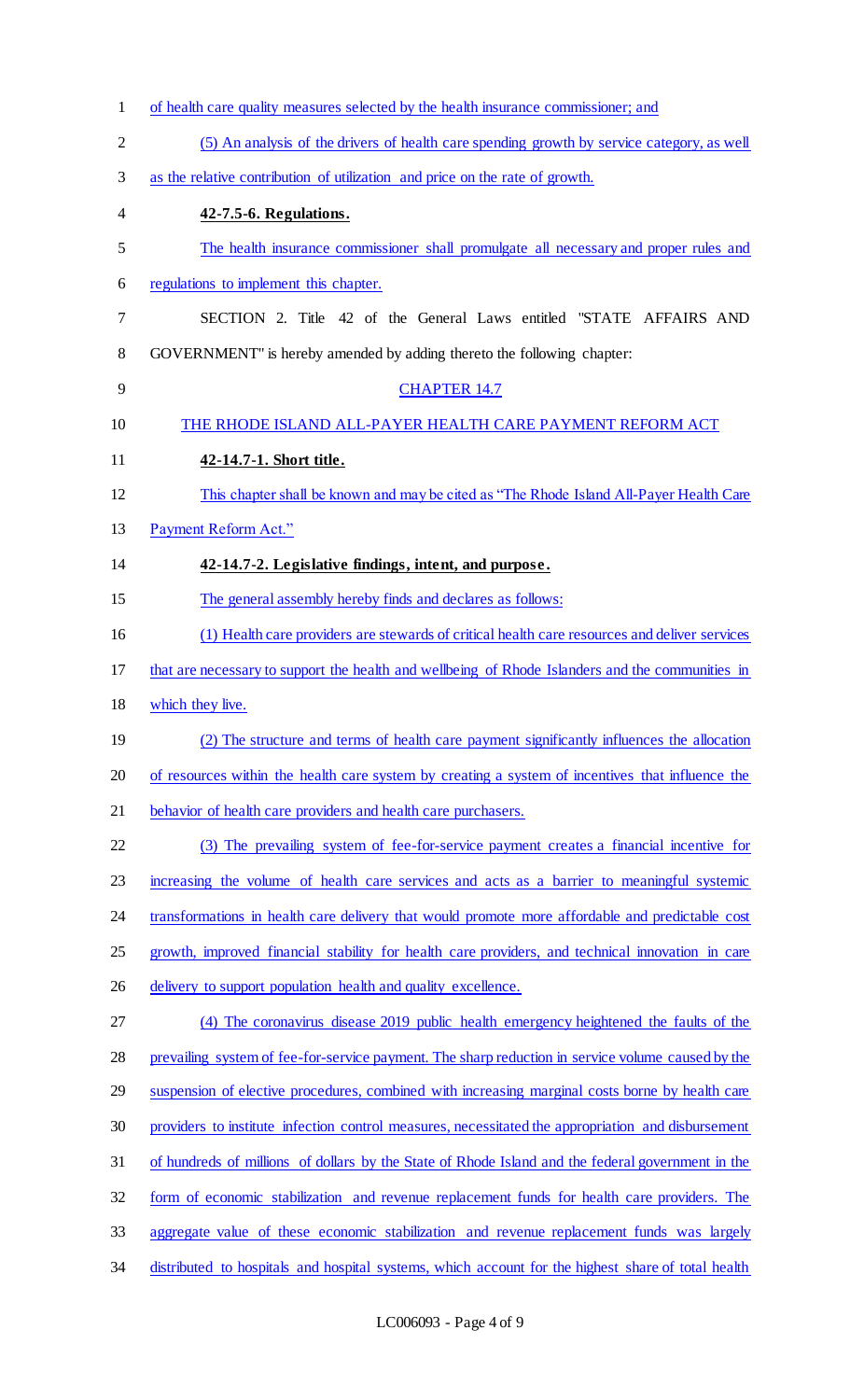care spending.

 (5) The fragmented organization of health care purchasing activity between multiple public and private payers, acting principally through competing health insurance companies, precludes 4 meaningful efforts to align the structure and terms of health care payment in the absence of government intervention and creates administrative burdens for health care providers. (6) Government, as health care purchaser and regulator, possesses a unique role as a convener and facilitator of discussions between health care providers and health insurers, acting on behalf of health care purchasers, to reform the structure and terms of health care payment as a means to improve operating efficiency, improve health care quality, reduce administrative burden, and serve the public interest in healthy people and equitable health outcomes. (7) Payment reform, defined as the restructuring of the terms of health care payment through the development and implementation of advanced value-based payment models, is necessary to achieve the goals of affordable and predictable cost growth, improved financial stability for health care providers, and technical innovation in care delivery to support population health and quality excellence. (8) The general assembly recognizes that on April 13, 2022, Rhode Island health care leaders entered into a compact to accelerate advanced value-based payment model adoption, 18 finding that transforming payment away from fee-for-service to a prospective budget-based model 19 can support improved health care affordability and reorient health care delivery to focus on how best to organize health care resources to meet population needs, and improve access, equity, patient experience, and quality. (9) The benefits of payment reform are maximized when advanced value-based payment models enjoy the participation of all payers, public and private. Rhode Island has a successful track 24 record of all-payer health care reforms. This includes the patient-centered medical home program for primary care endorsed by the general assembly under chapter 14.6 of title 42, the ("Rhode Island 26 All-Payer Patient-Centered Medical Home Act"). (10) It is the intent of the general assembly to endorse and support the efforts of health care providers and health insurers, acting on behalf of health care purchasers, to increase the adoption 29 of advanced value-based payment models in Rhode Island. Furthermore, the general assembly endorses the findings and efforts articulated by health care leaders in the April 13, 2022, Compact to Accelerate Advanced Value-Based Payment Model Adoption in Rhode Island. It is the purpose of this chapter to provide policy direction and resources to support the development and implementation of all-payer advanced value-based payment models in Rhode Island. **42-14.7-3. Definitions.**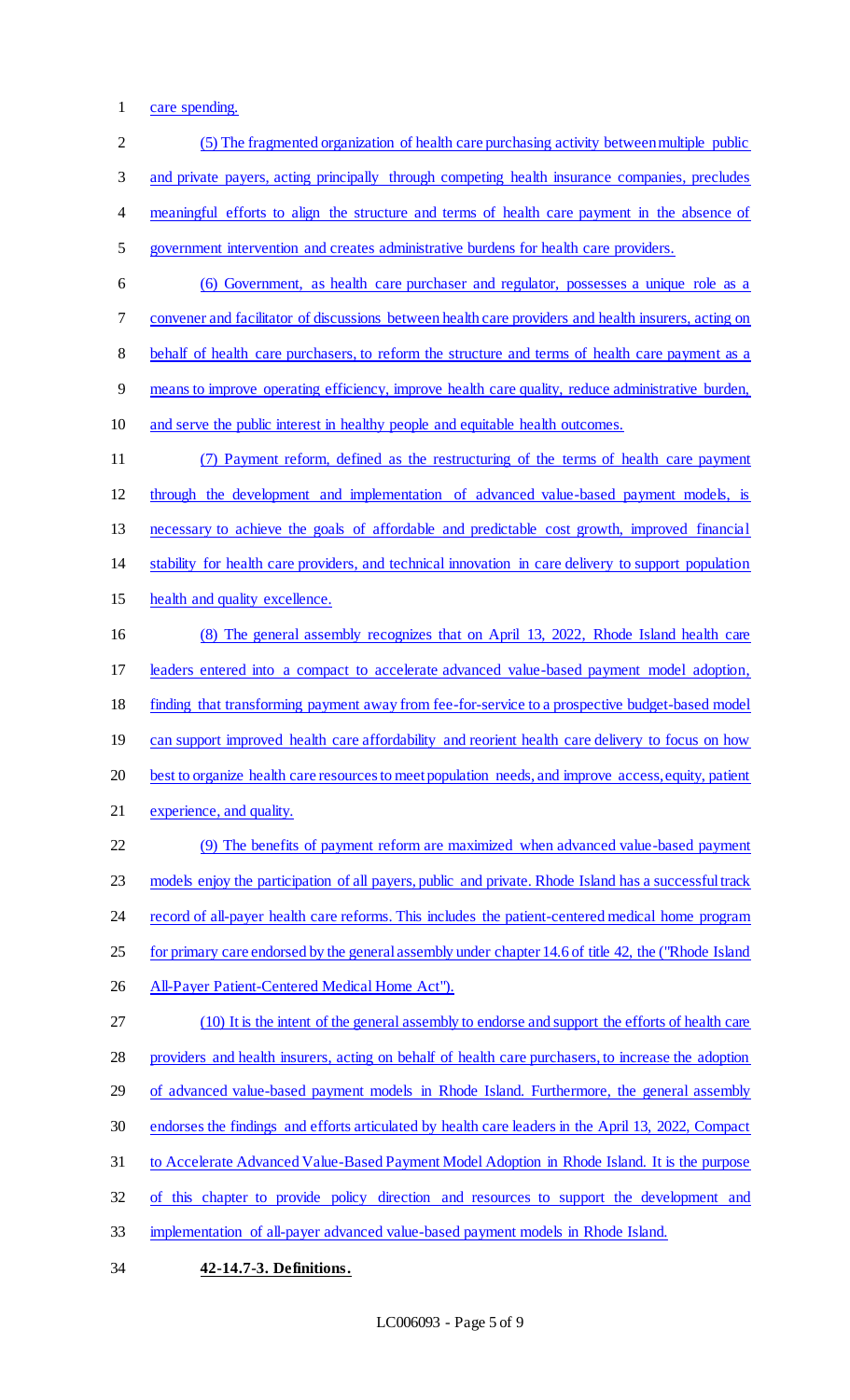| $\mathbf{1}$   | As used in this chapter, the following terms shall have the following meanings:                          |
|----------------|----------------------------------------------------------------------------------------------------------|
| $\overline{2}$ | (1) "Advanced value-based payment model" means a prospective budget-based payment                        |
| 3              | model with quality-linked financial implications that is defined for a specific patient population       |
| 4              | and/or set of services.                                                                                  |
| 5              | (2) "Health insurer" means all entities licensed, or required to be licensed, in this state that         |
| 6              | offer health benefit plans in Rhode Island including, but not limited to, nonprofit hospital service     |
| 7              | corporations and nonprofit medical-service corporations established pursuant to chapters 19 and 20       |
| 8              | of title 27, and health maintenance organizations established pursuant to chapter 41 of title 27 or as   |
| 9              | defined in chapter 62 of this title 42, a fraternal benefit society or any other entity subject to state |
| 10             | insurance regulation that provides medical care on the basis of a periodic premium, paid directly        |
| 11             | or through an association, trust or other intermediary, and issued, renewed, or delivered within or      |
| 12             | without Rhode Island.                                                                                    |
| 13             | (3) "Health insurance plan" means any individual, general, blanket or group policy of                    |
| 14             | health, accident and sickness insurance issued by a health insurer as herein defined.                    |
| 15             | Health insurance plan shall not include insurance coverage providing benefits for:                       |
| 16             | (i) Hospital confinement indemnity;                                                                      |
| 17             | (ii) Disability income;                                                                                  |
| 18             | (iii) Accident only;                                                                                     |
| 19             | (iv) Long-term care;                                                                                     |
| 20             | (v) Medicare supplement;                                                                                 |
| 21             | (vi) Limited benefit health;                                                                             |
| 22             | (vii) Specified disease indemnity;                                                                       |
| 23             | (viii) Sickness or bodily injury or death by accident or both; and                                       |
| 24             | (ix) Other limited benefit policies.                                                                     |
| 25             | 42-14.7-4. Promotion of all-payer health care payment reform.                                            |
| 26             | (a) All-payer payment reform convening and payment model development shall be                            |
| 27             | implemented as set forth herein.                                                                         |
| 28             | (1) The health insurance commissioner and the Medicaid director shall convene an all-                    |
| 29             | payer payment reform working group comprised of health care providers, including hospitals,              |
| 30             | ambulatory care providers, and clinicians, health insurers, businesses, consumer advocates, and          |
| 31             | other parties with relevant expertise and interest in all-payer adoption of advanced value-based         |
| 32             | payment models. The health insurance commissioner and the Medicaid director, in consultation             |
| 33             | with the working group, shall be charged with developing the structure and terms of advanced             |
| 34             | value-based payment models for use by all-payers. The health insurance commissioner and the              |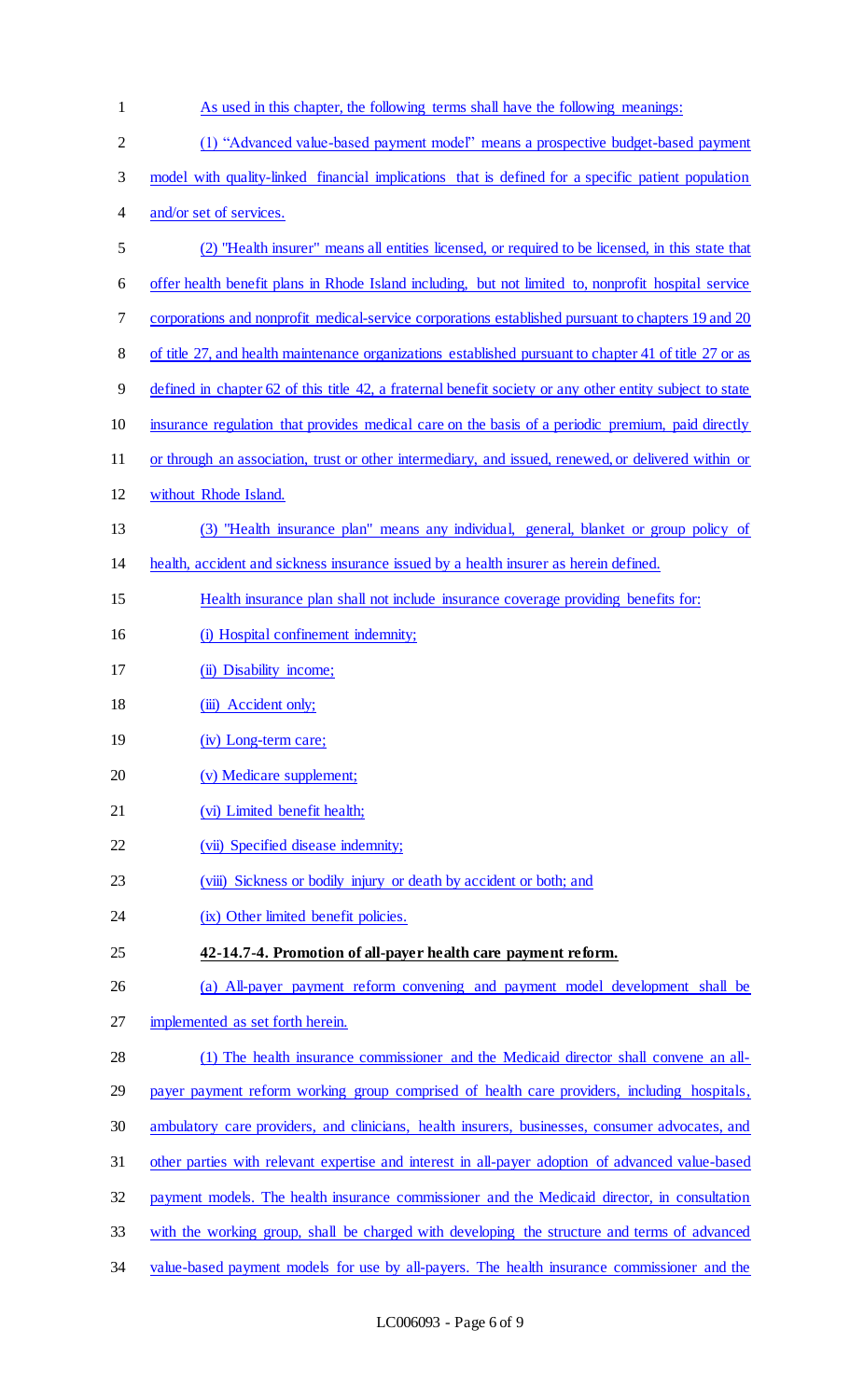Medicaid director may exercise discretion in the selection and sequencing of payment model development by provider type but, at minimum, shall develop recommendations for the design of hospital global budgets for facility and employed clinician professional services and prospective payment for at least two (2) professional provider types. The health insurance commissioner and the Medicaid director may form subgroups of the working group to develop recommendations for the design of specific all-payer advanced value-based payment models. (b) All-payer payment reform reports shall be provided as set forth herein. (1) The health insurance commissioner and the Medicaid director, in consultation with the working group described under subsection (a) of this section, shall develop the following reports to supply information necessary to develop and implement advanced value-based payment models. These reports shall be submitted to the general assembly by the dates indicated in each subsection below as follows: (i) By July 1, 2024, the health insurance commissioner and the Medicaid director shall complete a report examining the cost structure and financial performance of hospitals licensed in Rhode Island. The report shall examine, at minimum, hospital operating costs, fixed costs and variable costs, costs related to the provision of patient care, costs unrelated to the provision of patient care, net patient revenues, the relative prices received by hospitals from different payers, other income and operating expenses, profitability, and operating margins by payer type. The 19 hospitals included in the report may have up to thirty (30) days to review the draft report prior to it being finalized; (ii) By July 1, 2024, the health insurance commissioner and the Medicaid director shall complete a report examining the cost-shifting phenomenon between payers. The report shall also examine the fiscal and economic impact of changes to Medicaid reimbursement rates for hospital 24 services; and 25 (iii) By January 1, 2025, the health insurance commissioner and the Medicaid director shall 26 submit finished recommendations around payment model design for hospital global budgets for facility and employed clinician professional services and prospective payment for at least two (2) professional provider types. (2) The health insurance commissioner and the Medicaid director shall procure necessary technical assistance and consulting services to prepare the payment model recommendations under subsection (a) of this section and the reports enumerated under subsection (b)(1) of this section. (c) Engagement of the centers for Medicare and Medicaid services shall be undertaken as set forth herein. (1) The health insurance commissioner, in consultation with the Medicaid director, shall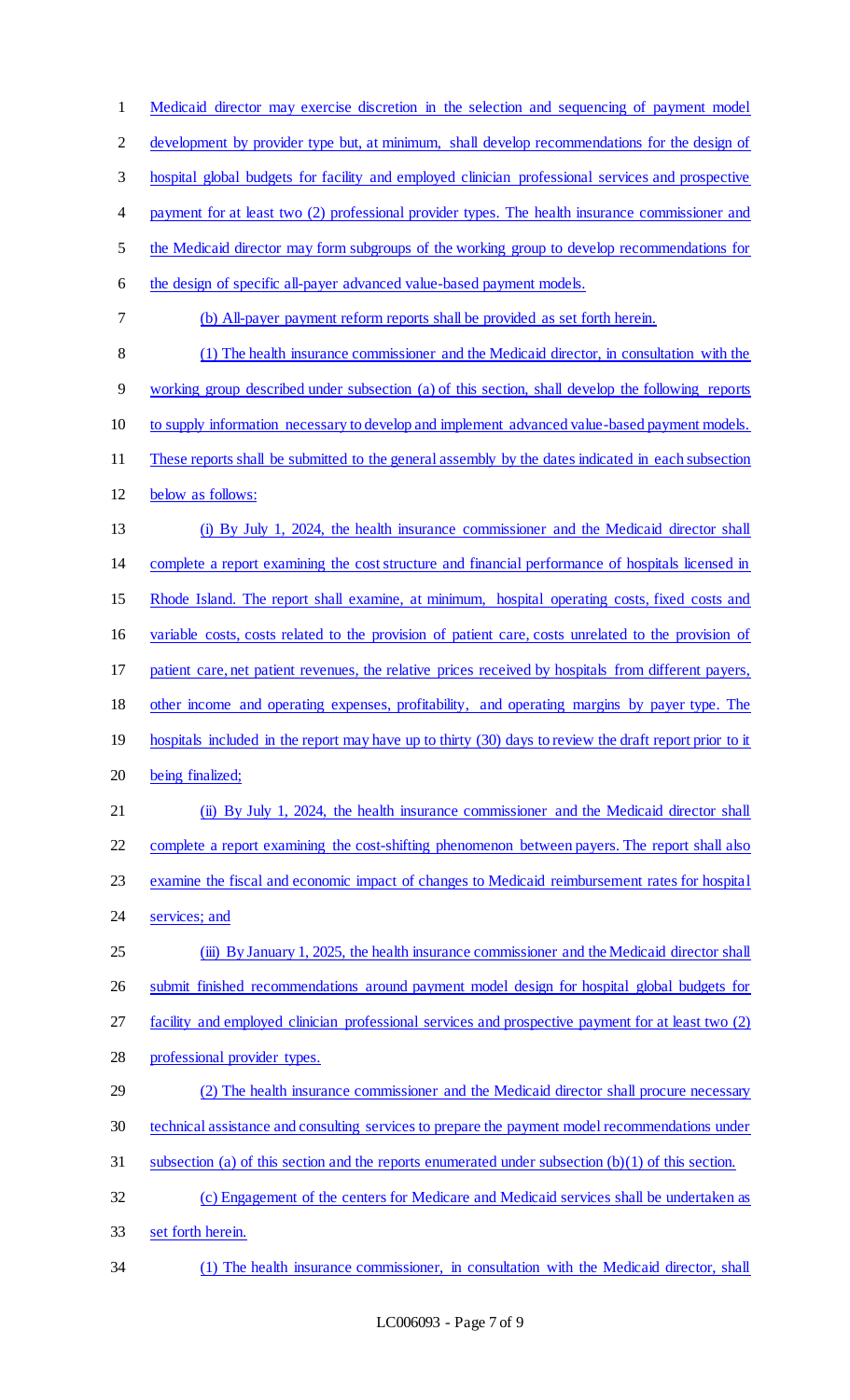| 1              | engage the federal Centers for Medicare and Medicaid Services to explore opportunities to secure   |
|----------------|----------------------------------------------------------------------------------------------------|
| $\overline{2}$ | federal participation in advanced value-based payment models through the Medicare program. The     |
| 3              | health insurance commissioner, for commercial and Medicare, and the Medicaid director, for         |
| 4              | Medicaid, are authorized to negotiate the terms of any necessary waivers under Section 1115(A) of  |
| 5              | the Social Security Act to secure federal participation in advanced value-based payment models in  |
| 6              | Rhode Island.                                                                                      |
| 7              | 42-14.7-5. Annual reports on administration and implementation.                                    |
| 8              | The health insurance commissioner and the Medicaid director shall report to the general            |
| 9              | assembly annually on or before March 1 of every year, commencing on March 1, 2023, on the          |
| 10             | implementation of advanced value-based payment models and the work performed by the all-payer      |
| 11             | payment reform working group described under $\S$ 42-14.7-4(a)(1). The annual report shall include |
| 12             | recommendations and draft legislative language for adoption by the general assembly, if necessary, |
| 13             | to ensure continued progress toward implementation of advanced value-based payment models in       |
| 14             | Rhode Island.                                                                                      |
| 15             | 42-14.7-6. Regulations.                                                                            |
| 16             | The health insurance commissioner and the Medicaid director shall promulgate all                   |
| 17             | necessary and proper rules and regulations to implement this chapter.                              |
|                |                                                                                                    |

18 SECTION 3. This act shall take effect upon passage.

======== LC006093 ========